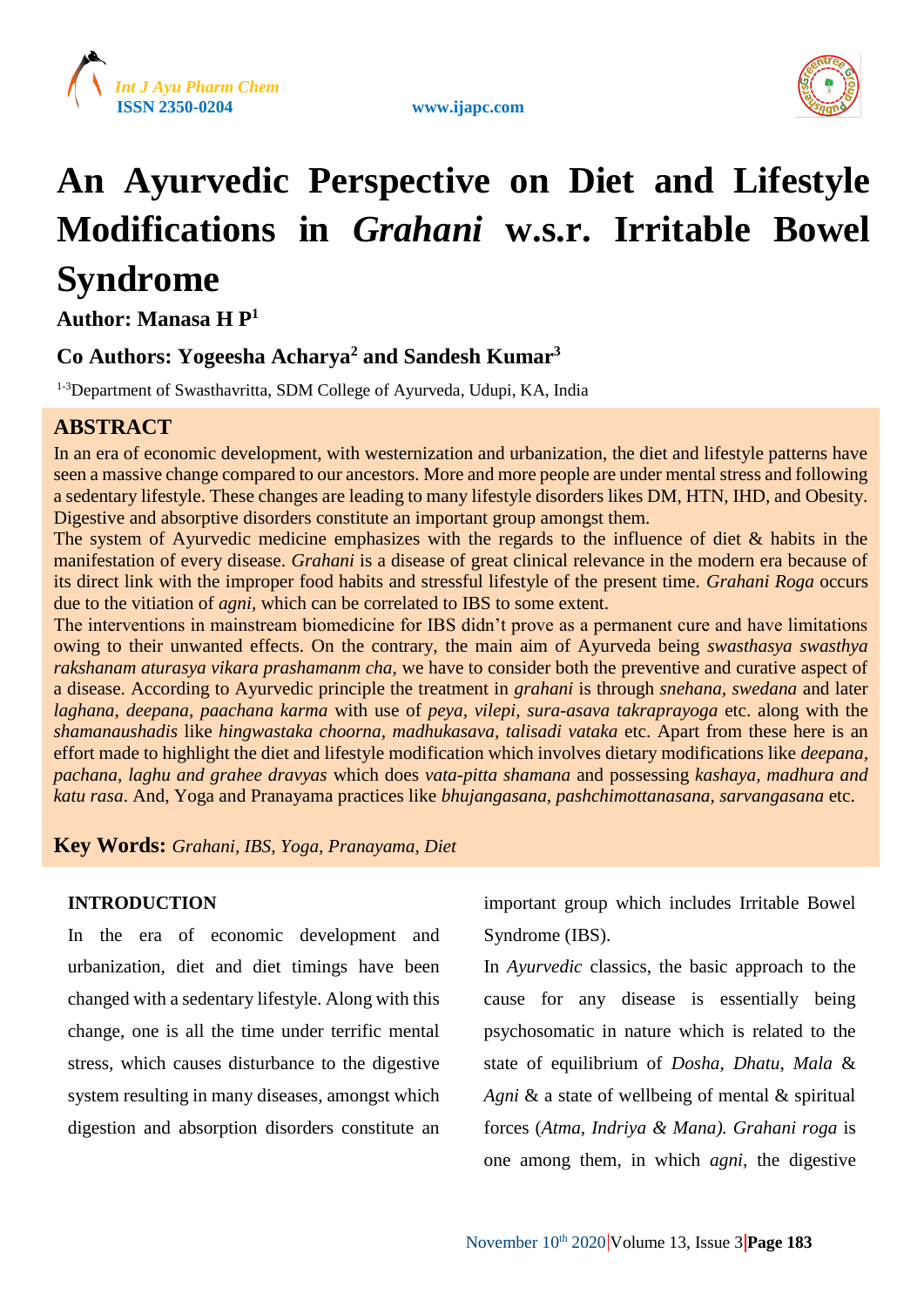



power, is supposed to be at fault. *Grahani* which is the site of *Agni* is so-called because of its power to restrain the downward movement of undigested food and retains food till it is fully digested. Functionally weak *Agni* i.e. *Mandagni* causes improper digestion of ingested food, which leads to *Amadosha* and it has pivotal importance in the pathogenesis of *Grahani Roga<sup>1</sup> ,* which can be correlated to IBS to some extent due to similar clinical features.

# **GRAHANI ROGA:**

#### *Nidana:*

- *Abhojana*  not having food
- *Ajeerna*  having food after indigestion
- *Atibhojana*  excessive intake of food
- *Vishamashana*  not having food at the proper time
- *Asathmya bhojana*  consuming unwholesome food
- *Guru sheeta atiruksha sandushta bhojanat*  consuming the food which is heavy for digestion, which is having *sheeta veerya, ruksha guna* and which is spoiled
- *Vireka vamana sneha vibhramat*  exhausted after *virechana, vamana and snehapana*
- *Vyadhikarshanat* suffering with any illness
- *Desha kala ritu vyshamyat*  due to seasonal variation
- *Vegadharana*  due to suppression of natural urges $2$

 *Ahitashana* after recovering from *Atisara*, and

*manasika karana* like *chinta, shoka, bhaya, krodha, lobha and moha<sup>3</sup> .*

#### *Poorvaroopa:*

- *Trushna* **–** thirst, *Alasya*-laziness
- *Balakshaya* fatigue
- *Vidaaha*  hot flushes
- *Chirapaaka* delay in the digestion of the food
- *Kayasya gaurava* heaviness of the body<sup>4</sup>
- *Aruchi*  tastelessness
- *Kasa*  cough

 *Karnakshweda* – ringing in the ears(tinnitus)  $Antrakoojana$  – gurgling sound in the abdomen<sup>5</sup>.

#### *Samanya Lakshana<sup>6</sup>* :

- *Atisrusta vibadda drava mala pravrutti*  Irregular bowel habits
- *Trushna –* Polydipsia
- *Arochaka* Anorexia
- *Vairasya* Bitter taste in the mouth
- *Praseka* Excessive salivation
- *Tamapravesha* Darkness in front of eyes
- *Shota* in hands and foot
- *Astiparva ruk* Pain in the joints and bones
- *Chardi* Vomiting.
- *Jwara* Fever.
- *Lohamagandhi* Mouth will have *loha gandha*.

 *Tiktamla udgarasya* – Bitter and sour belching.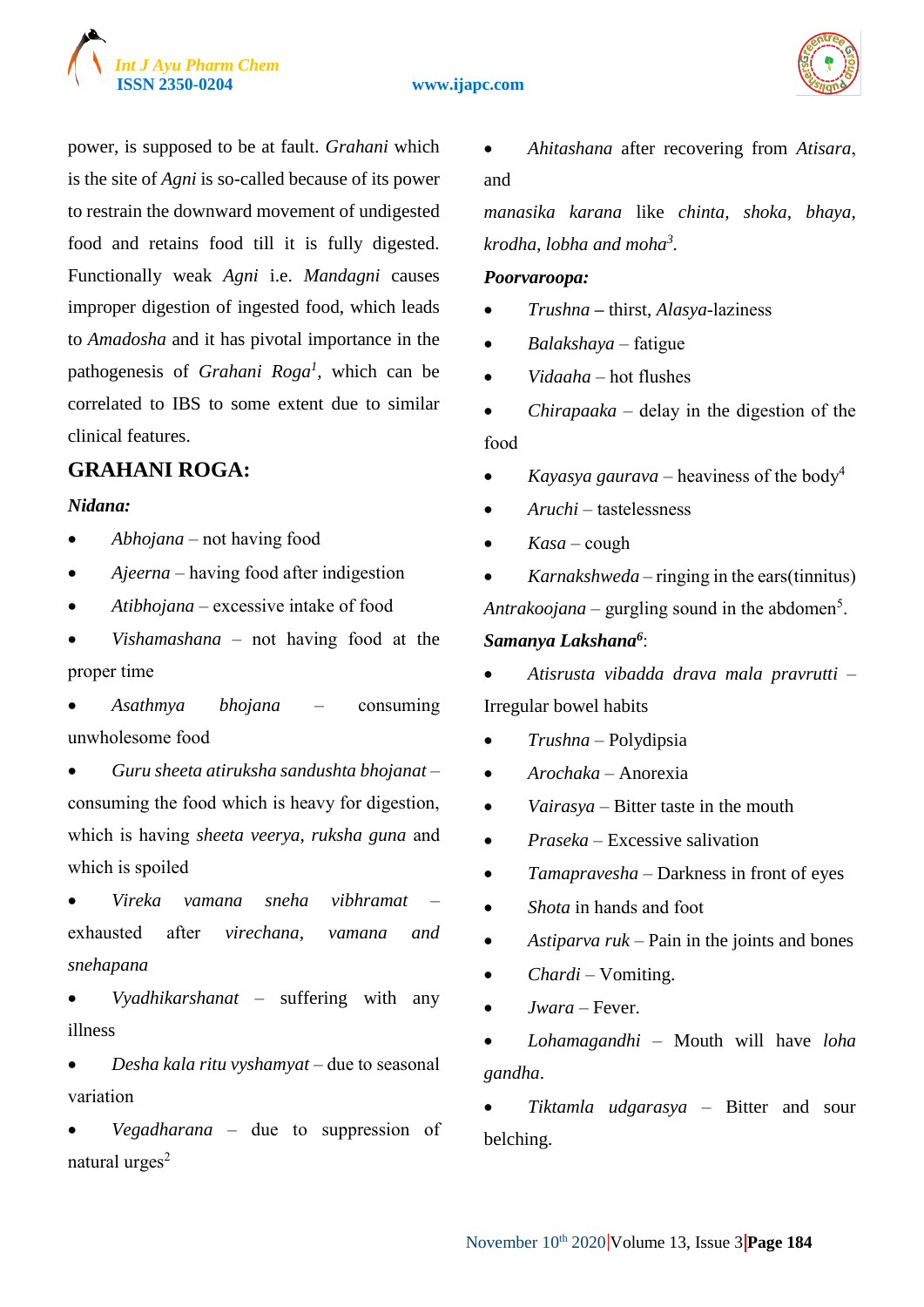



There will be *badda mala* or *drava mala pravrutti* which is either digested or undigested associated with pain and foul smell.

*Samprapti<sup>7</sup>* :

*Nidana sevana*

*Leading to mandagni*

#### П

*Amadosha*

#### П

*sthana samshraya in shasti pittadara kala*

*grahani dushtimurur baddam murur drava* П

There will be *badda mala* or *drava mala pravrutti* which is either digested or undigested associated with pain and foul smell.

#### **Classification:**

Overall after considering all the classical authors the types of *grahani* are as follows;

- *1. Vataja Grahani*
- *2. Pittaja Grahani*
- *3. Kaphaja Grahani*
- *4. Sannipataja Grahani*
- *5. Sangrahani*
- *6. Ghatiyantra Grahani*

#### **IRRITABLE BOWEL SYNDROME<sup>8</sup> :**

Fatty diet, fermentable carbohydrates, postinfectious,

П

immunosuppression, psychological

Altered host immune function and altered intestinal physiology

Л

Intestinal dysbiosis

Л

Unstable gut microbiota causing chronic gut

dysfunction.

Irritable bowel syndrome

#### **Signs and symptoms<sup>9</sup> :**

Abdominal pain, discomfort, and cramps

 Changes in bowel habits, frequency, and consistency of stool (diarrhoea, constipation, or both).

 Discomfort or pain typically relieved after a bowel movement

 Symptoms occur over a long period and typically come and go.

 About 25% to 50% of people who suffer from IBS commonly report additional GI symptoms including:

- Heartburn, Nausea
- Early feeling of fullness (satiety)
- Abdominal fullness and Bloating

### **TREATMENT IN** *GRAHANI* **AND IBS:**

As *grahani roga* is caused due to *agnimandya*, the main line of treatment should be to correct the *agnidushti* by *langhana* and *deepana aushadhi prayoga<sup>10</sup>* . According to *charaka* the *the pakvashayasta samadosha* should be treated with the *deepana aushadhi prayoga* and if the *ama* is *sarva shareeragata* and *grahanigata* then *langhana-pachana aushadhi prayoga* and administration of *sukhoshna jala* or *vamana* with *madanaphala, pippali or sarshapa kashaya* respectively<sup>11</sup>.

November 10<sup>th</sup> 2020 Volume 13, Issue 3 **Page 185**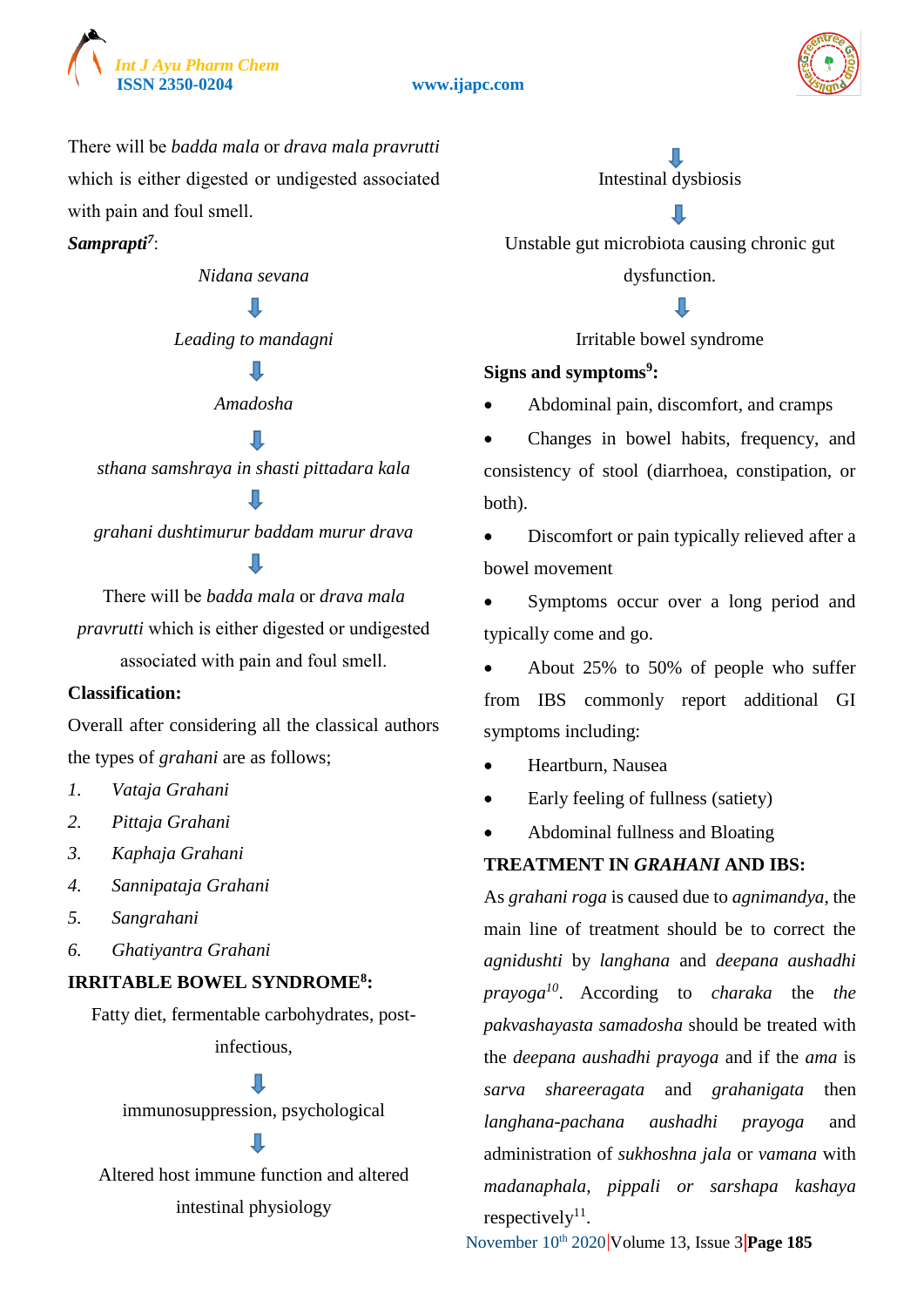



In the same way according to *sushruta* in *grahani*  dosha, deepana chikitsa can be carried out<sup>12</sup>.

The management of IBS includes a combination of approaches to deal with the symptoms and the factors that may trigger them. Education, medications, counseling, and diet all play a role in care. In IBS the line of treatment is purely symptomatic. Depending on the predominant patterns and severity of the symptoms, medications include anti-spasmodic, anticholinergic, anti-diarrheal, and anti-depressive agents $^{13}$ .

# **DIET AND LIFESTYLE MODIFICATION IN**  *GRAHANI* **(IBS)**

There is nothing else except diet for sustaining the life of living beings. One is capable to make man disease-free only with the congenial diet. It is also true that in both the conditions, viz. health and disease, the wholesomeness and the unwholesomeness is a prime factor to be thought about, as without proper diet, the use of any drug is futile. Faulty eating practices are the number one culprit, poor food choices & poor food combining are next in line. Together they make up a major cause of digestive diseases.

In IBS the triggers can be food articles, diet timings, lifestyle, medicines, and even mental stress. So the IBS can be managed mainly by dietary modifications, changes in diet time, counseling, and change in the lifestyle.

According to ayurveda the aim of diet and lifestyle modification in a person suffering from *Grahani*  can be stated as.

1. An enhancement in the *Agni* can improve the functioning of *Grahani*.

2. The reduction in *Amadosha* with the help of *Deepana* (appetizer)*, Pachana* (digestant), and *Laghu* (easy to digest) *Dravyas.* 

3. Correction in bowel habit in terms of volume and consistency as normal.

4. Improvement in overall nutrition.

#### **DIET MODIFICATION IN** *GRAHANI***:**

Since *Grahani* is caused due to *agnimandya* the *dravyas* used for the person with *Grahani* should possess the following properties;

- *Deepana and Pachana Dravyas.*
- *Laghu and Grahee (absorbent) Dravyas.*
- A diet that mitigates *Vata, Pitta, and Kapha.*
- Mainly *Kashaya* (astringent), *Madhura* (sweet), and *Katu* (pungent) in taste.

Based on the above-said qualities *ahara dravyas* mentioned in different ayurvedic classics which are *pathya* and *apathya* in *grahani* can be listed according to different *ahara vargas* through<sup>14</sup>;

- *1. Shookadhanya varga*
- *2. Shamidhanya varga*
- *3. Mamsa varga*
- *4. Shaka varga*
- *5. Phala varga*
- *6. Harita varga*
- *7. Madya varga*
- *8. Gorasa varga*
- *9. Ikshu varga*
- *10. Kritanna varga*
- *11. Aharayogi varga*

A detailed description of the *dravyas* which can be used in *grahani* has been mentioned in table no. 1.

November 10th 2020 Volume 13, Issue 3 **Page 186**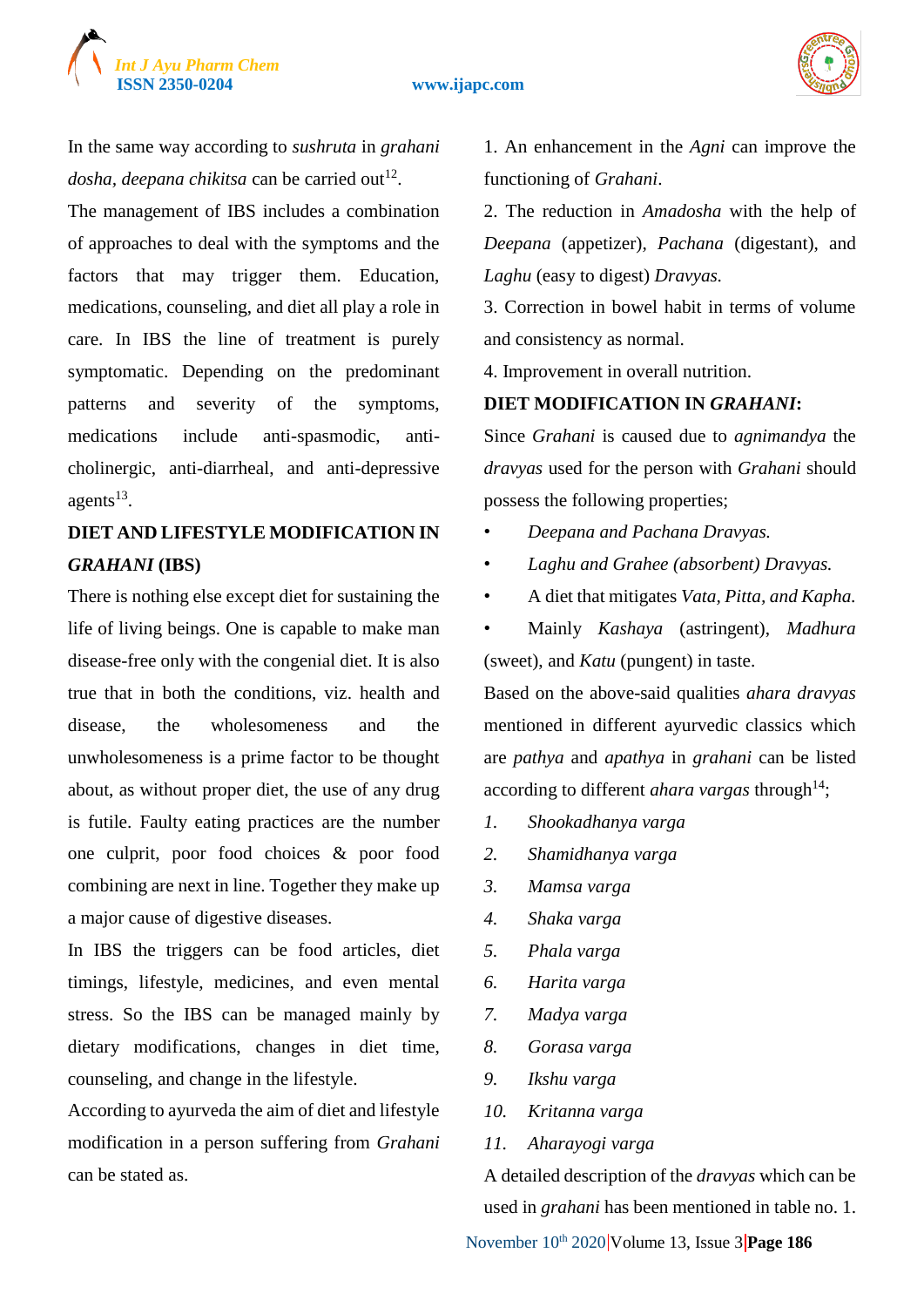



| <b>Vargas</b>   | Pathya                                             | <b>Apathya</b>                                        |
|-----------------|----------------------------------------------------|-------------------------------------------------------|
| Shookadhanya    | Shastika shaali, purana shaali (varieties of rice) | Godhuma (wheat), Yava (barley)                        |
| varga           |                                                    |                                                       |
| Shamidhanya     | Masoora(lentil), tuvari(red gram), aadhaki(pigeon  | Nishpava(flat beans), Kaalaya(green peas),            |
| varga           | peas), mudga(green gram), kulattha(horse gram)     | Masha(black gram),                                    |
| Mamsa varga     | Kravyada(meat of meat-eating animals),             |                                                       |
|                 | lava(bustard quail), shasha(Indian hare),          |                                                       |
|                 | ena(black deer), tittiri(partridge), types of fish |                                                       |
| Shaka varga     | Changeri(creeping woodsorrel)                      | Kakamachi(black nightshade), Upodika(spinach),        |
|                 |                                                    | Vastuka(wild spinach), Kushmanda(ash guard)           |
|                 |                                                    | and all leafy vegetables                              |
| Phala varga     | Daadima(pomegranate), Rambha phala(banana),        | Draksha(grapes), Badara(indian jujube),               |
|                 | bilva(bengal quince), shrungataka(water caltrops), | Poogaphala(arecanut), Narikela(coconut)               |
|                 | kapitta(wood apple), jambu(jamun fruit)            |                                                       |
| Harita varga    | Dhanyaka(coriander seeds), mahaa nimba(variety     | Shigru(drumstick), Ardraka(ginger),                   |
|                 | of neem)                                           | <i>Lashuna</i> (garlic)                               |
| Madya varga     | Sura, aranala (types of fermented drinks)          | Dhanyamla, Sauveera, Tushodaka                        |
| Gorasa varga    | Dadhi(curd), paya(milk), grita(ghee),              | Dugdha(milk), Mastu (supernatant water of             |
|                 | takra(buttermilk)                                  | $curd/$ whey $)$                                      |
| Ikshu varga     | Makshika(honey)                                    | <i>Madhu</i> (a type of honey), <i>Guda</i> (jaggery) |
| Kritanna varga  | Laaja manda (rice gruel)                           | Gurvannapaana (anna which is heavy for                |
|                 |                                                    | digestion), all types of <i>poopa</i> (fried food),   |
|                 |                                                    | Rasala(fruit juices)                                  |
| Aharayogi varga | Tila taila(sesame oil), jeeraka(cumin seeds)       | Kshara(alkalis)                                       |

#### **Table 1** *Pathya apathya in grahani*

- *Jangal Mamsa* (meat of animals of the arid  $\bullet$ zone).
- *Yusha* of *Mudga, Khada* (a sour drink), added with *Dadima* and *ghee*.

#### *Kaphaja*

- *Yusha* of dried *Moolaka* or *Kullatha*
- *Yusha* of *Chitrak (Plumbago zeylanica)* and *Moolaka*.
- *Peya* of *Ativisha (Aconitum heterophyllum)* with *Shunthi* made sour.

#### **Importance of** *takra prayoga* **in** *grahani***<sup>16</sup>:**

- Ayurveda mentions about the usage of *takra* in the management of *grahani* since it does *deepana* and is *laghu* to digest, thus helping to correct the *agni*. And
- Due to its *Kashaya-ruksha guna* it should cause *vataprakopa* but due to its *madhura, amla* and *sandra guna* it does *vatashamana* thus helping to manage *vataja grahani.*

 Due to its *amla rasa*, it should cause *pitta prakopa*  but due to its *madhura vipaka* it does *pitta shaman*  to help in managing *pittaja grahani* and

 Due to its *abhishyandi guna* it should cause *kapha prakopa,* but due to its *Kashaya rasa, ushna and vikaasi guna* helps in managing *kaphaja grahani.*

#### **Procedure for the usage of** *takra* **in** *grahani:*

After considering the *bala* and *kala* one can go for the administration of the *takra* in the patients of *grahani* and the type of *takra* can be decided on the predominant *dosha*. The *takra* administered in *grahani* should be freshly prepared and it should not cause *vidaaha(sadyaskamavidaahi tat)*<sup>17</sup> .

The *takra prayoga* should be done either for 7days, 10 days, 15 days or 1 month based on the *roga* and *rogi bala.* During the *takra* administration, a person with extremely week digestive power *(atyanta durbala jataragni)* is

November 10<sup>th</sup> 2020 Volume 13, Issue 3 **Page 187**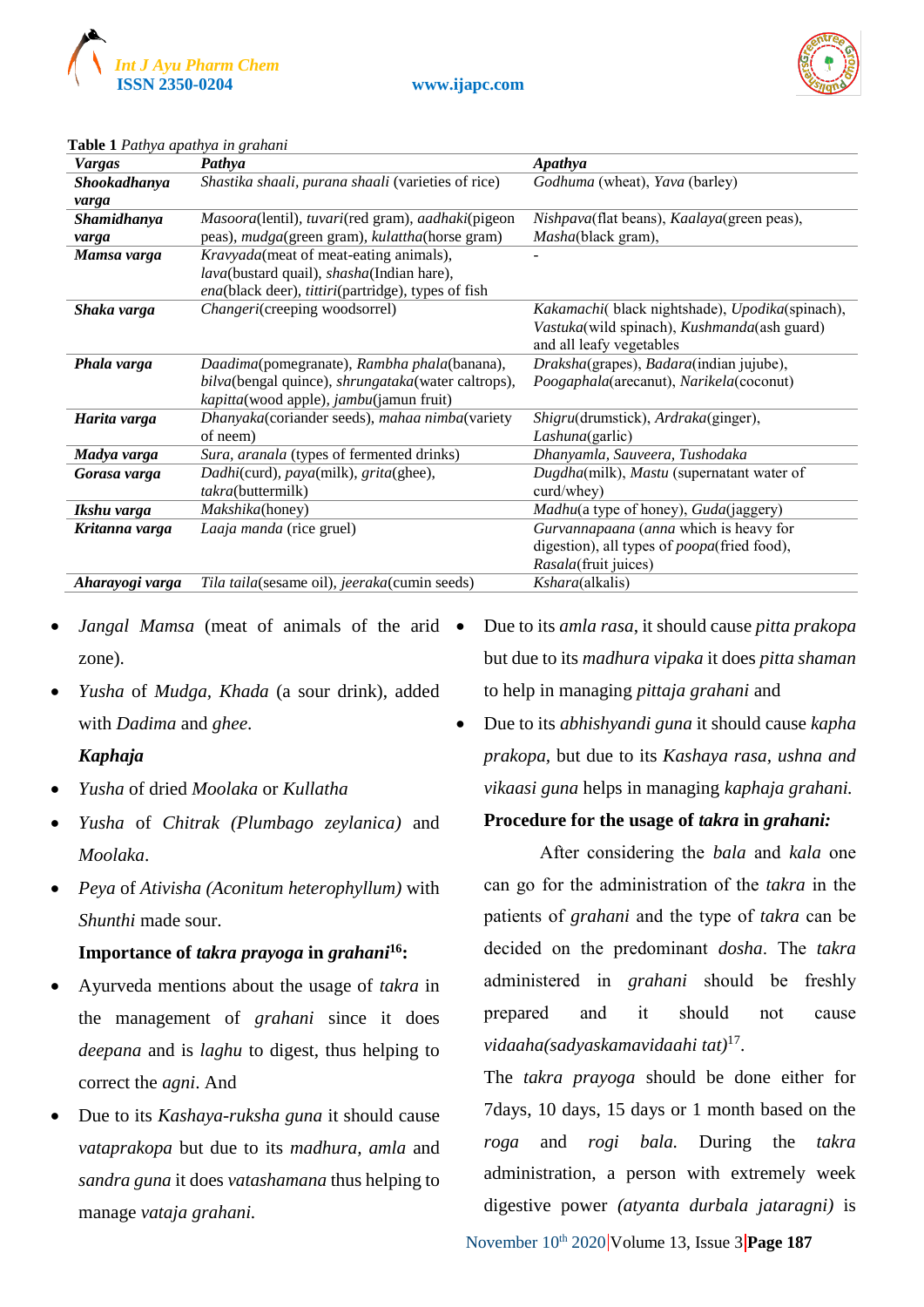



advised to take *takra* alone. Or, he can take *laja sattu* with *takra* in the form of *avaleha* and after the digestion of *takravaleha*, one can have *takrapeya* mixed with salt. Also, one can administer *yusha* or *mamsarasa* prepared using *takra*.

Since there will be *mandagni* in *grahani* the *takra* should not be started suddenly and should not be stopped suddenly. Gradually one should start with the little amount by reducing the amount of food to the level of only *takraprayoga* without *anna*. Similarly, while stopping the *takra* one should not stop at once and shift to a normal diet instead one should reduce the *takra matra* gradually and start the usage of *anna* and stop *takra*<sup>18</sup> .

**Table 2** Foods containing FODMAP and low FODMAP

# **DIET MODIFICATION IN IBS: FODMAP<sup>19</sup>:**

Patients with IBS should know what to eat and when to eat. For some patients, the right diet, along with attention to exercise, can control symptoms without medication. The biomedicine advises a low FODMAP diet for a few weeks to see if it helps with your symptoms. Here FODMAP refers to Fermentable Oligo-, Di-, and Monosaccharides and Polyols. If the symptoms improve, we can recommend slowly adding foods that contain FODMAPs back into your diet. Food which contains FODMAP and foods contain low FODMAP is listed in the table no.2.

| Foods that contain FODMAPs include (TO BE AVOIDED)                                                                                                                              | Foods that contain low FODMAPs include (TO BE)<br><b>PRACTICD</b>                                                                                    |
|---------------------------------------------------------------------------------------------------------------------------------------------------------------------------------|------------------------------------------------------------------------------------------------------------------------------------------------------|
| • Fruits such as apples, apricots, blackberries, cherries, mango,<br>pears, plums, and watermelon, or juice containing any of these fruits                                      | • Fruits such as bananas, limes, blueberries, kiwi,<br>oranges, starfruit, and papayas                                                               |
| • Vegetables such as asparagus, beans, cabbage, cauliflower, garlic,<br>lentils, mushrooms, onions, etc.<br>• Dairy products such as milk, milk products, soft cheeses, yogurt, | • Vegetables like bean sprouts, cabbage, cucumber, bell<br>pepper, capsicum, carrot, eggplant, tomato, spinach,<br>potatoes, and other leafy greens. |
| custard, and ice cream                                                                                                                                                          | • Brown rice, maize, millet, oats, quinoa, and tapioca.                                                                                              |
| • Wheat and rye products                                                                                                                                                        | · Dairy products like cheese, lactose-free milk, and                                                                                                 |
| • Honey and foods with high-fructose corn syrup                                                                                                                                 | parmesan cheese.<br>• Black tea, green tea                                                                                                           |

#### **LIFESTYLE MODIFICATION IN** *GRAHANI* **AND IBS:**

#### *1. DIET TIMINGS:*

A person with *grahani* should have a regular meal and snack schedule that is aiming for 3 moderatesize meals and 1-3 small snacks per day with plenty of fluids in between. One should not go for *samashana, vishamashana, adhyashana*, and *ahitashana,* etc.

#### *2. REDUCING STRESS LEVEL:*

For many people, stress and anxiety levels are closely related to digestive symptoms. Activities like meditation, yoga, regular exercises help to decrease anxiety levels and depression. Learning more about the disorder, communicating with the health care provider and counseling, and taking more role in self-care will also reduce the stress levels.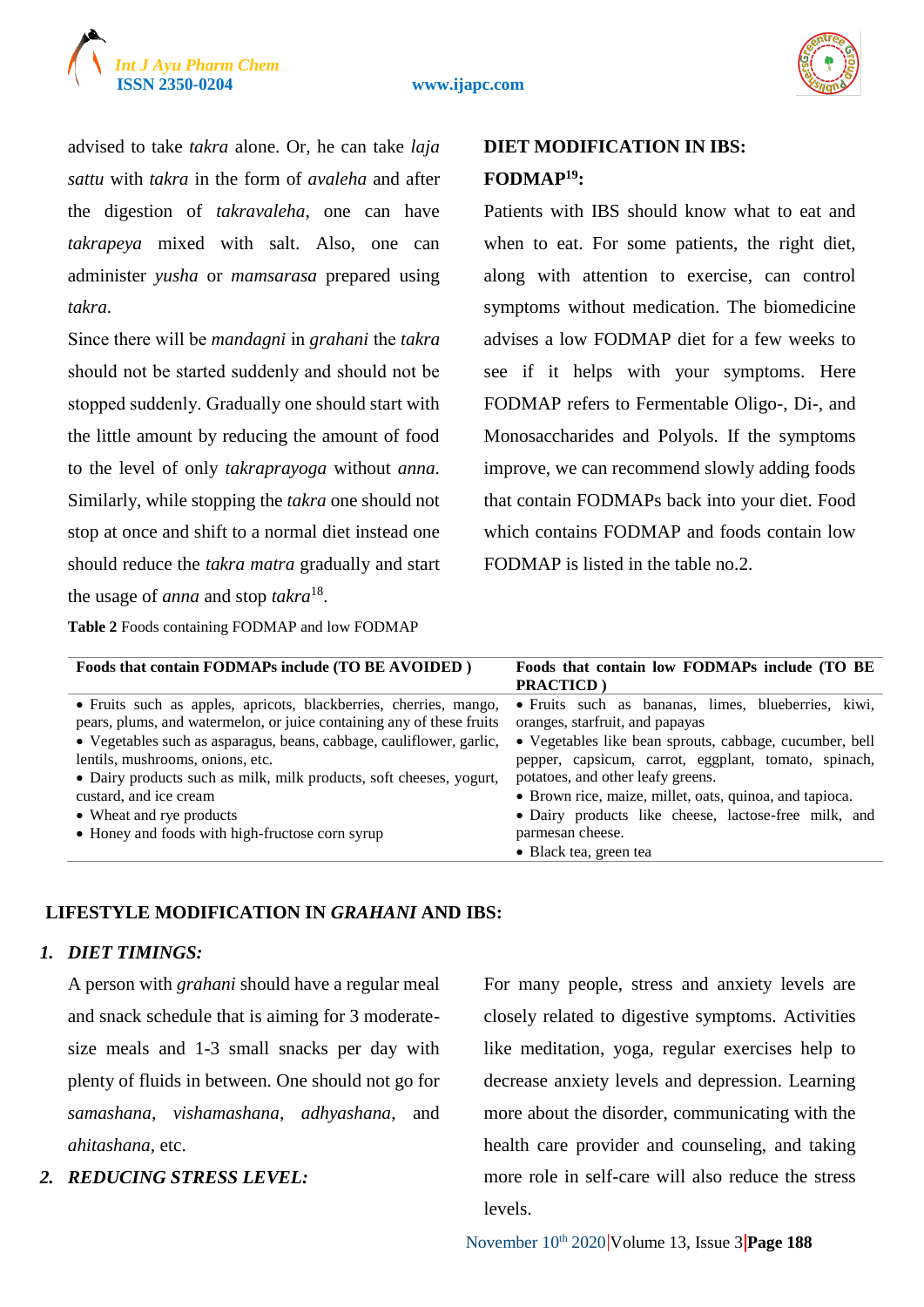



#### *3. WORK PATTERNS:*

Regular work pattern with frequent breaks in between and avoiding gut stimulants like caffeine, tobacco, fatty foods like fried foods, chips, cookies during working hours is helpful in IBS.

### *4. SLEEPING HABITS:*

Adequate rest with the sleep of at least 6-8 hours, avoiding the day time naps will help in reducing the stress levels which in turn bring down the symptoms of IBS

#### *5. YOGA:*

The disease can only be considered as cured when the *agni* is balanced without the use of any external medicine. Though *Ayurvedic* medicines are capable of regularizing the *agni* to normalcy, yoga by virtue of its specificity works as catalytic agents for stabilizing the *agni* at a higher level even after the medicines are withdrawn. This in itself is an important achievement, as medicines cannot be used permanently. *Asanas* which can be adopted in IBS are as follows;

- *Bhujangasana*
- *Mayurasana*
- *Paschimottanasana*
- *Ardha matsyendrasana*

**Table 3** The diet chart for vegetarians

- *Sarvangasana*
- *Halasana*
- *Padahastasana*
- *Pavanamuktasana*
- *Naukasana*
- *Shashankasana*

#### *6. PRANAYAMA:*

Pranayama is a series of breathing exercises that aim at bringing more oxygen to the blood and other vital organs especially the brain. It not only automates the flow of blood but also regulates the proper functioning of thoughts and desires. It gives tremendous will power, generates courage, blemishes ignorance, and helps the knowledge to rise. Thus practicing pranayama regularly will help to regulate the stress levels, preventing the occurrence and flare-ups of IBS. Few of them are *SURYABHEDANA, UJJAYI, BHRAMARI,* and *BASTRIKA PRANAYAMA.*

#### **PROBABLE DIET CHART FOR** *GRAHANI***:**

By considering the rules and regulations and *ahara dravyas* told in the classics we can make a diet chart for both vegetarian and non-vegetarians (see table no. 3 and table no. 4 respectively).

| <b>THOIC</b> of the check chart for vegetarians |                                                                                                 |  |
|-------------------------------------------------|-------------------------------------------------------------------------------------------------|--|
| <b>Timings</b>                                  | Diet to follow                                                                                  |  |
| <b>Early morning</b>                            | 500ml [ approx. 1 glass ] of warm water                                                         |  |
| <b>Breakfast</b>                                | Mudga / Kulatta/ Moolaka Yusha added with pepper powder and salt                                |  |
|                                                 | Soup prepared with <i>Moolaka</i> added with <i>maricha</i> and ghee or added with buttermilk   |  |
| <b>At 11:00am</b>                               | Freshly prepared buttermilk with salt<br>٠                                                      |  |
|                                                 | Fruits like pomegranate/banana/jamun or fruit juice<br>٠                                        |  |
| Lunch                                           | <i>Yusha</i> of <i>Shigru</i> (drum stick) prepared with buttermilk.<br>۰                       |  |
|                                                 | Laja sattu, Peya prepared with Panchakola Kashaya<br>۰                                          |  |
|                                                 | Odana with takra, Soup prepared with Moolaka added with maricha & ghee or added with buttermilk |  |
|                                                 | Laaja manda and Freshly prepared buttermilk with salt                                           |  |
| <b>Dinner</b>                                   | Same as lunch, milk (optional)                                                                  |  |

**Table 4** The diet chart for non-vegetarians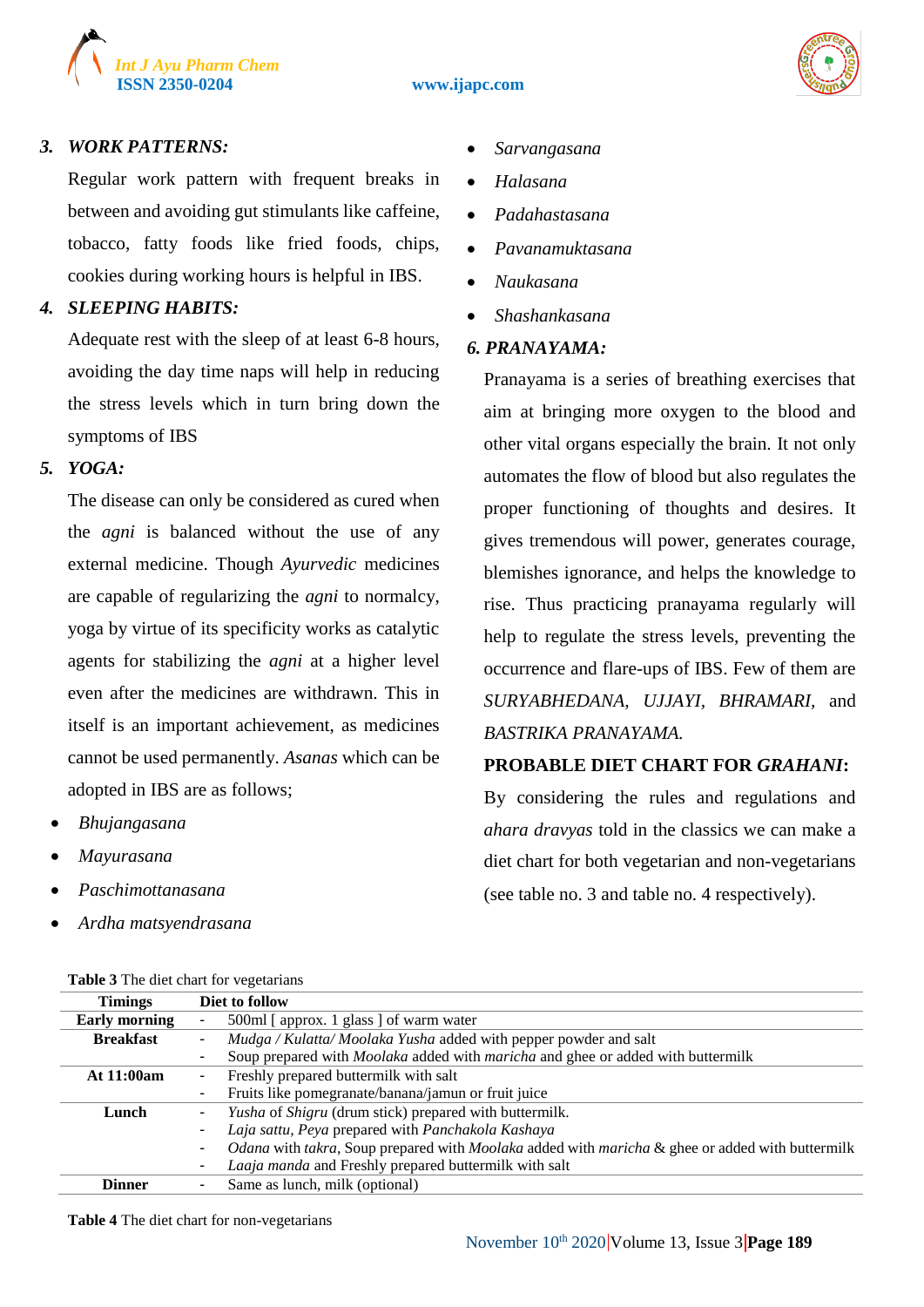



| <b>Timings</b>       | Diet to follow                                                             |  |
|----------------------|----------------------------------------------------------------------------|--|
| <b>Early morning</b> | 500ml [ approx. 1 glass ] of warm water<br>۰.                              |  |
| <b>Breakfast</b>     | Soup of jangala mamsa or                                                   |  |
|                      | Yusha of jangala mamsa, by adding Dadima and butter milk,                  |  |
| At 11:00am           | Freshly prepared buttermilk with salt<br>۰.                                |  |
|                      | Fruits like pomegranate/banana/jamun or fruit juice                        |  |
| Lunch                | Jangal Mamsa rasa/cooked jangala mamsa (meat of animals of the arid zone). |  |
|                      | Buttermilk with salt                                                       |  |
| <b>Dinner</b>        | Same as lunch<br>۰.                                                        |  |
|                      | *NOTE: Along with the above diet Vegetarian diet can also be adopted       |  |

# **DISCUSSION**

*Grahani* which is the site of *Agni* is so-called because of its power to restrain the downward movement of undigested food and retains food till it is fully digested. Functionally weak *Agni* i.e. *Mandagni*, causes improper digestion of food, which leads to *Amadosha* and it has pivotal importance in the pathogenesis of *Grahani Roga*  which is closely related to IBS.

In the current scenario due to changing lifestyle and mental stress, people are more prone to the lifestyle disorders among which IBS is also one. The diet modification helps in the correction of the *agni* and lifestyle modification like yoga and pranayama helps to reduce the stress. Thus, helping in the reduction of the symptoms and

improvement in the food intake as well as the digestion.

Here we have tried to compile the importance of diet in the causation of *grahani*. As there will be a diminution of *agni* in *grahani*, to correct this we have listed out the *ahara dravyas* having *gunas* such as *deepana, pachana, laghu, grahi* and *madhura, kashaya, katu rasa* according to different *vargas*. Based on these *dravyas* the food preparations which can be adopted have been

described in detail. The importance and usage of *takra* in *grahani* have been explained including the type of *takra* to be used, *matra*, and duration for *takraprayoga*. Also, we have given a brief description of FODMAP concerning IBS in conventional modern medicine practice as compared to ayurvedic practice. We also have prescribed a probable diet chart that could benefit a patient of *grahani*.

Along with diet, lifestyle modification plays an important role in the management of *grahani* which includes correction in diet timings, work pattern, stress level, sleeping habits. And the practice of Yoga and Pranayama.

Thus in a psycho-somatic illness like *grahani* / IBS a collective approach of diet, life style modifications along with medications will help in reducing the signs and symptoms and helps in attaining a state of equilibrium of *Dosha, Dhatu*, *Mala* & *Agni as explained in ayurvedic classics.* 

## **CONCLUSION**

November 10th 2020 Volume 13, Issue 3 **Page 190** Thus as described above *Grahani* roga is a chronic disease of *Annavaha* and *Purishavaha srotas* developed due to alteration of *Agni & Manas*, and correlates well with IBS-A PSYCHOSOMATIC ILLNESS. Therefore, adopting a healthy lifestyle, regular food habits, adequate sleep, and practicing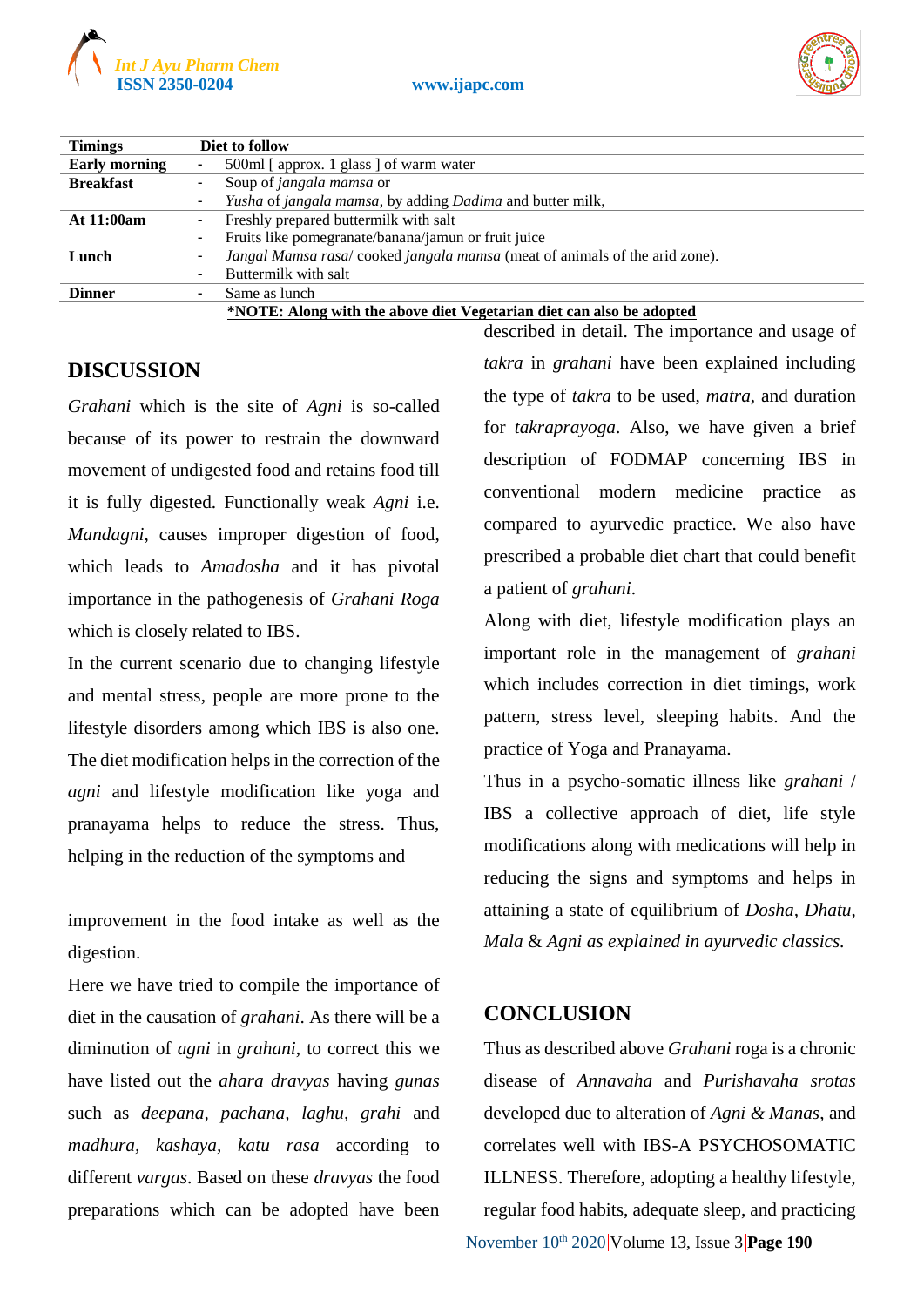





Yoga & Pranayama based on ayurvedic principles can control the signs and symptoms more effectively as compared to only drug therapy.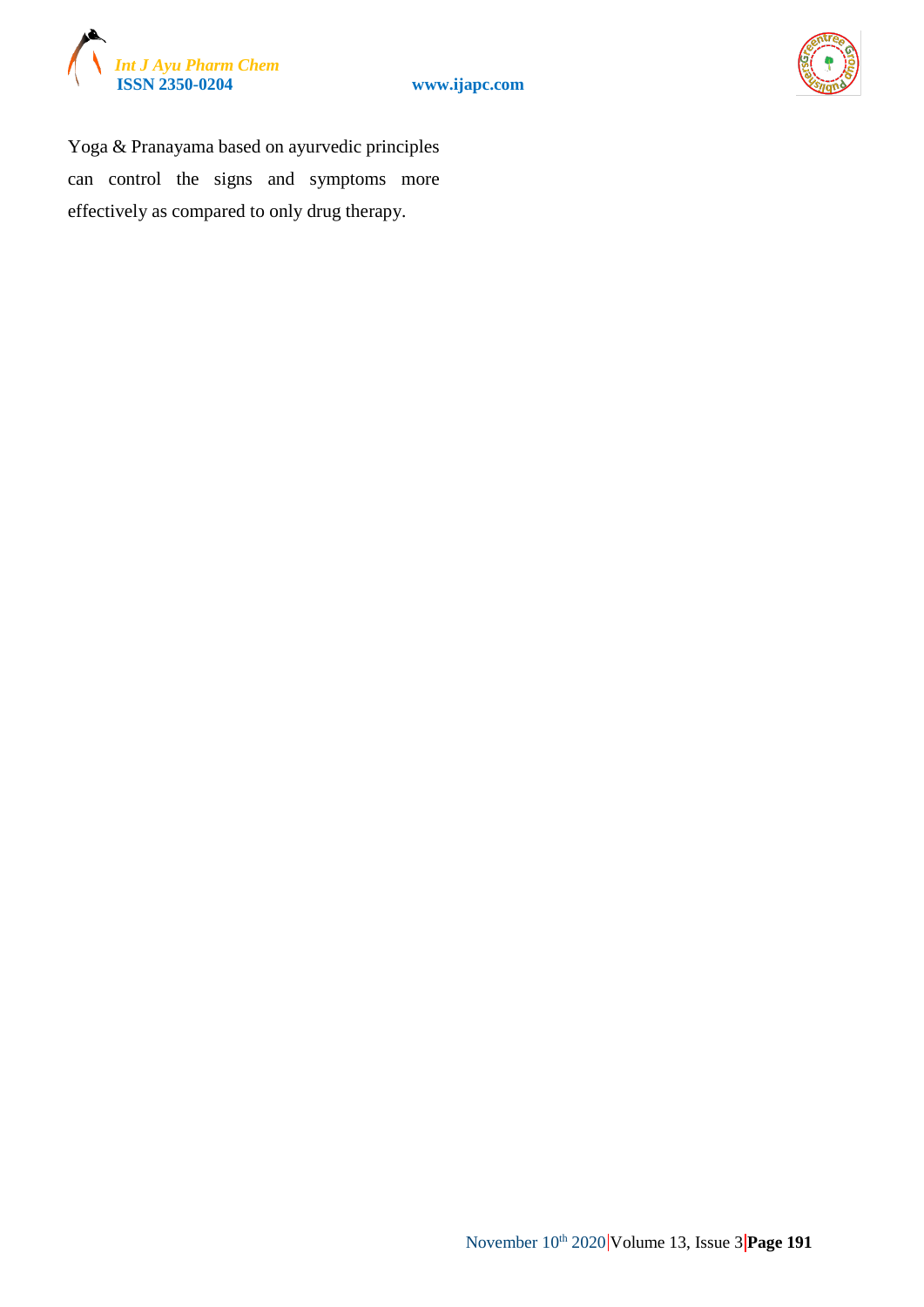



#### **REFERENCES**

1. Agnivesh's Charaka Samhita with Ayurved Dipika, commentary of Chakrapanidatta, Chikitsa sthana, *Grahani* chikitsa adhyaya 15, ver. no. 56- 7, edited by Dr. RK Sharma. Vd. Bhagwan Dash, Vol. IV, edition 2nd, Chaukhamba Sanskrit Series Office, Varanasi, 2000; p 369.

2. Agnivesh's Charaka Samhita with Ayurved Dipika, commentary of Chakrapanidatta, Chikitsa sthana, *Grahani* chikitsa adhyaya 15, ver. no. 42- 3, edited by Dr. RK Sharma. Vd. Bhagwan Dash, Vol. IV, edition 2nd, Chaukhamba Sanskrit Series Office, Varanasi, 2000; p 517.

3. Sushruta Samhita with Ayurved Tatvasandeepika commentary, Part II, Uttar sthana, Atisarpratishedha adhyaya 40, ver. no.167, edited by Ambikadatta Shastri, edition reprint, Chaukhamba Sanskrit Sansthana, Varanasi, 2012; p 309.

4. Agnivesh's Charaka Samhita with Ayurved Dipika, commentary of Chakrapanidatta, Chikitsa sthana, *Grahani* chikitsa adhyaya 15, ver. no. 55, edited by Dr. RK Sharma. Vd. Bhagwan Dash, Vol. IV, edition 2nd, Chaukhamba Sanskrit Series Office, Varanasi, 2000; p 517.

5. Sushruta Samhita with Ayurved Tatvasandeepika commentary, Part II, Uttar sthana, Atisarpratishedha adhyaya 40, ver. no.173, edited by Ambikadatta Shastri, edition reprint, Chaukhamba Sanskrit Sansthana, Varanasi, 2012; p 309.

6. Agnivesh's Charaka Samhita with Ayurved Dipika, commentary of Chakrapanidatta, Chikitsa sthana, *Grahani* chikitsa adhyaya 15, ver. no. 534, edited by Dr. RK Sharma. Vd. Bhagwan Dash, Vol. IV, edition 2nd, Chaukhamba Sanskrit Series Office, Varanasi, 2000; p 517.

7. Sushruta Samhita with Ayurved Tatvasandeepika commentary, Part II, Uttar sthana, Atisarpratishedha adhyaya 40, ver. no.169, edited by Ambikadatta Shastri, edition reprint, Chaukhamba Sanskrit Sansthana, Varanasi, 2012; p 309.

8. Davidson, S., Bouchier, I. and Edwards, C. (1991). *Davidson's principles and practice of medicine*. 21st ed. E.L.B.S. and Churchill Livingstone, London, pp.825

9. Davidson, S., Bouchier, I. and Edwards, C. (1991). *Davidson's principles and practice of medicine*. 21st ed. E.L.B.S. and Churchill Livingstone, London, pp.825

10. Bhavprakasha Nighantu of Shri Bhavmishra, uttarakhanda, 4, ver. no. 25-6, edited by Prof. KC Chunekar, edition revised, Chaukhamba Bharati Academy, Varanasi, 2010; p 699

11. Agnivesh's Charaka Samhita with Ayurved Dipika, commentary of Chakrapanidatta, Chikitsa sthana, *Grahani* chikitsa adhyaya 15, ver. no. 74- 5, edited by Dr. RK Sharma. Vd. Bhagwan Dash, Vol. IV, edition 2nd, Chaukhamba Sanskrit Series Office, Varanasi, 2000; p 372.

12. Sushruta Samhita with Ayurved Tatvasandeepika commentary, Part II, Uttar sthana, Atisarpratishedha adhyaya 40, ver. no.179, edited by Ambikadatta Shastri, edition reprint, Chaukhamba Sanskrit Sansthana, Varanasi, 2012; p 310.